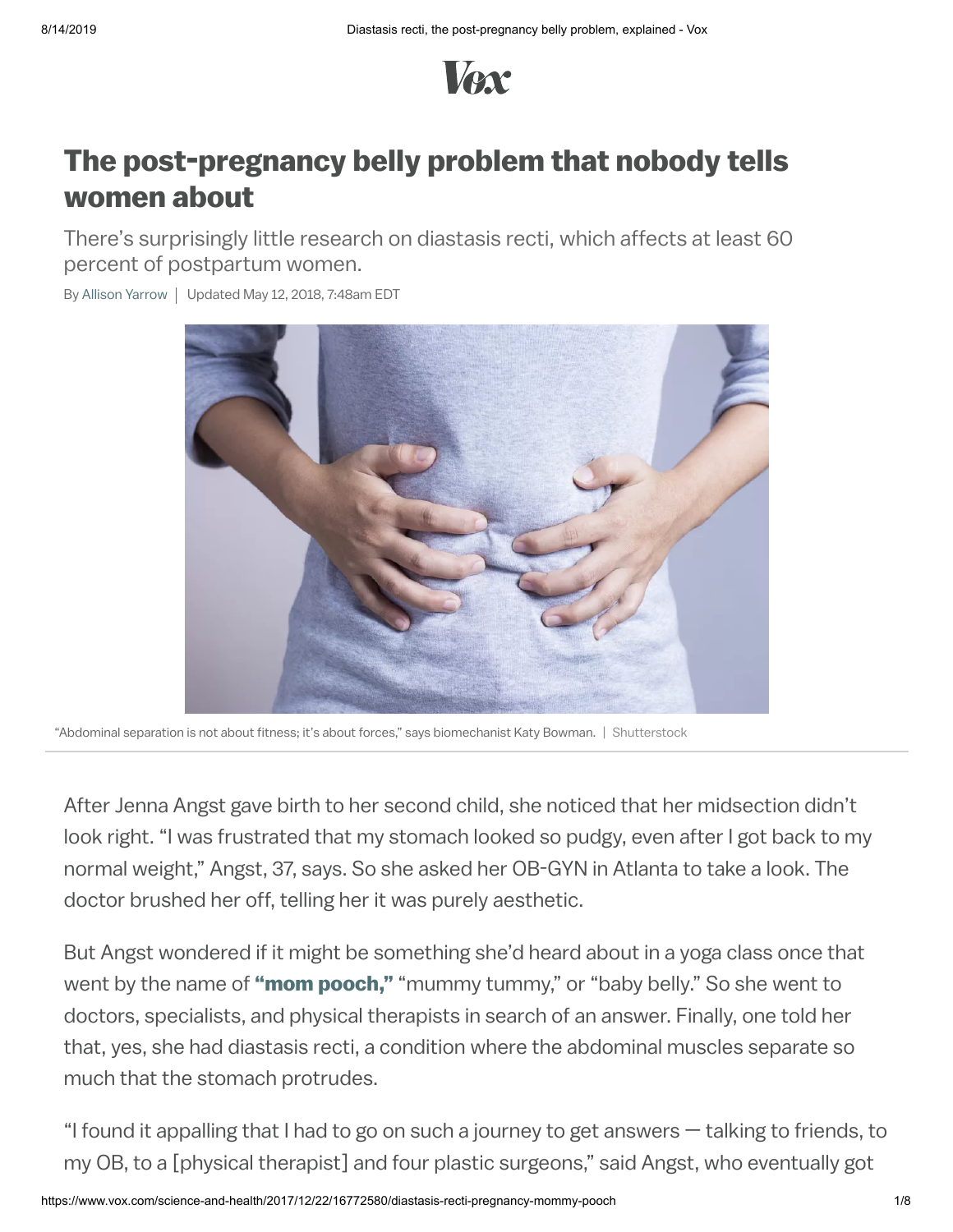treated for the condition. "The information is not readily available. It wasn't until well after my son's first birthday that I had some answers."

Angst's struggle to understand this postpartum condition is not unusual. Though research suggests that at least 60 [percent](http://bjsm.bmj.com/content/50/17/1092) of women have DR six weeks after birth and 30 percent of women have it a year after birth, most women have never heard of the term.

As with many [other postpartum](https://www.vox.com/science-and-health/2017/6/26/15872734/what-no-one-tells-new-moms-about-what-happens-after-childbirth) complications that affect women, there is little good research on the condition. Women aren't routinely screened for DR at the one standard postpartum visit that occurs around six weeks after birth. And if they do get a diagnosis, they are often told that core work  $-$  for instance, tons of crunches  $-$  will tone the tummy and thus, close the gap.

But core work done improperly or alone won't necessarily fix the problem. In fact, it can even make things worse. And over the long term, DR can compromise the stability and function of the core, and is linked to a host of other problems that can crop up even years after childbirth.

Given that so many women are forced to learn about DR on their own, here is a guide for how to try to prevent it and address it from those who treat it.





**Normal** 



Pregnancy can cause the tissue between the rectus abdominis muscles to expand, leading to a bulge in the midsection. | Courtesy of [The](https://go.redirectingat.com/?id=66960X1516588&xs=1&url=https%3A%2F%2Fwww.thetot.com%2Fmama%2Fwhat-is-diastasis-recti%2F) Tot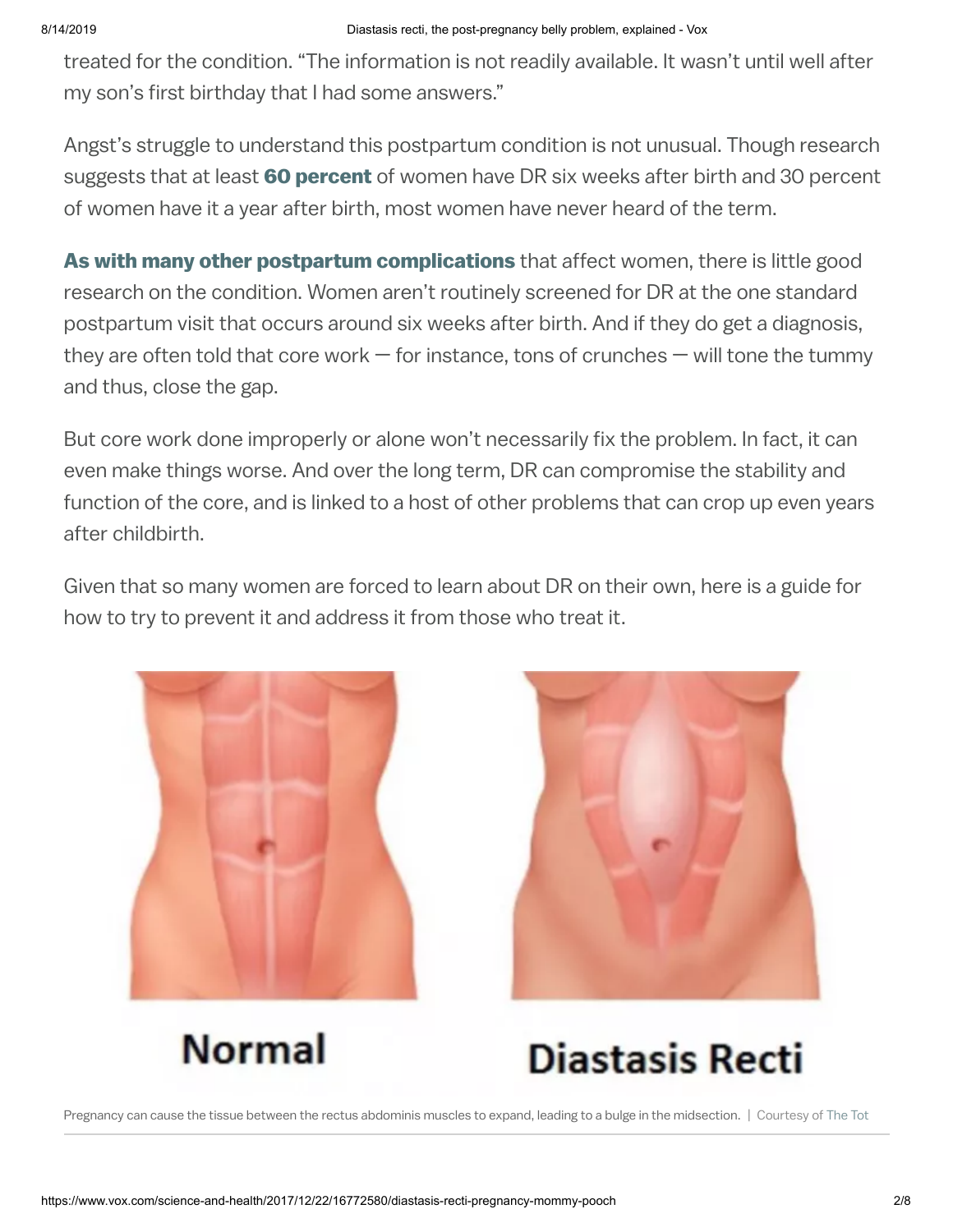## Diastasis, defined

Diastasis recti is caused by the overstretching of the linea alba, the tissue or fascia at the center of the rectus abdominis muscles, the "six-pack" muscles to the right and left of the bellybutton.

The normal width of the linea alba between the rectus abdominis allows you to bend, twist, and carry a fetus. "There is a natural opening there whether you've had a baby or not," says Brandi Kirk, an Illinois-based pelvic health specialist and educator at the **Barral [Institute](http://www.barralinstitute.com/)**. "It's where the umbilical cord was."

But too much pressure can stretch it out. Doctors diagnose diastasis recti when the distance between the two sides of the rectus abdominis muscle gets to be two centimeters or more.

DR can affect anyone — women, men, and children. "Coughing, laughing, pooping, breathing, birthing, and moving (i.e., your posture and exercise habits) are all things that can change the amount of pressure in your abdomen" and can, over time, cause DR, writes Katy Bowman, a [biomechanist,](https://go.redirectingat.com/?id=66960X1516588&xs=1&url=https%3A%2F%2Fwww.scribd.com%2Fdocument%2F354127730%2FDiastasis-Recti-the-Whole-Body-Solution-to-Abdominal-Weakness-and-Separation) in her book Diastasis Recti: The Whole Body Solution to Abdominal Weakness and Separation.

It's most common in pregnant and postpartum women because of the load a growing fetus places on the linea alba, which Bowman likens to a shirt seam. The linea alba connects muscles the way the seam connects fabric, but it's also the shirt's weakest part, prone to splitting when stretched too much. "Abdominal separation is not about fitness; it's about forces," says Bowman.

## Postpartum DR is underreported and undertreated

Clinicians who treat DR say they see it most in women who carry large babies or twins, have given birth multiple times, are petite or short-torsoed, or have tight abdominal muscles prior to pregnancy. Other women at risk include those with a history of surgery, Csection, constipation, or weak connective tissues.

**Alicia [Willoughby](http://aliciapt.com/)**, a pelvic health physical therapist who has treated more than 100 women with DR, believes it's more common than doctors acknowledge. She says the data we do have likely doesn't capture the full extent of the problem, "because it is underreported, and many women are never screened for one." Most often, women learn about it in an exercise class, or they self-diagnose after reading about it online.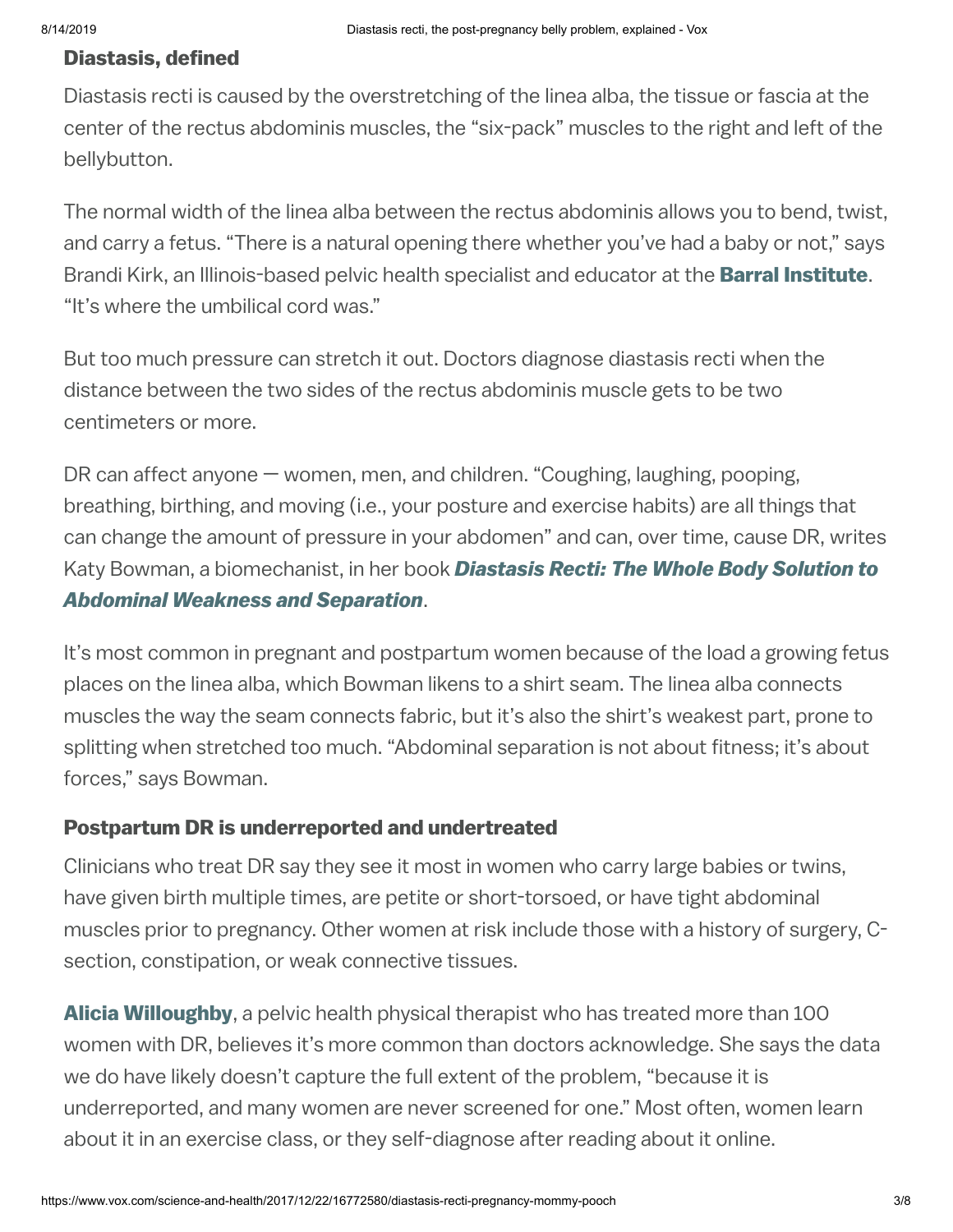DR can affect women even years after pregnancy and childbirth, and can lead to all kinds of problems and pain — like pelvic organ prolapse (when organs drop into the vagina), urinary and fecal incontinence, loss of stability, breathing and digestive problems, pelvic girdle pain, back pain, and pain or reduced sensation during sex.

**Michele [McGurk](http://www.danupt.com/)** is a women's health physical therapist specializing in abdominal and pelvic dysfunction in Brooklyn, New York. She says that a separation two and a half finger widths or wider is where she begins to see dysfunction in other areas of the body. Some **66 [percent](https://www.ncbi.nlm.nih.gov/pubmed/16868659)** of women with DR also presented at least one form of pelvic floor dysfunction, like incontinence or prolapse, in a survey of urogynecology patients.

The most accurate way to diagnose DR is with ultrasound imaging, but pelvic health physical therapists and urogynecologists  $-$  the specialists who see the condition most  $$ usually diagnose it manually. They say the best time to be evaluated is at least six weeks after birth, once tissue has healed and the uterus has shrunk to its pre-pregnancy size. During a screening, a woman lies supine, exhales, then lifts into an abdominal curl. Then a clinician measures the gap above, below, and at the navel with her fingers.

## Why some people object to calling it "mummy tummy"

DR can give the belly a soft, protruding appearance. It can push the bellybutton out, or look like a visible gulch at the midsection when a woman bends or does an abdominal curl.

Courtney Wyckoff, the founder of the **[Momma](http://www.mommastrong.com/our-team/) Strong** workout program, suffered from a large DR and related pain after pregnancy. But she argues the focus around DR should be on mobility and function, not aesthetics. For instance, can a woman bend and touch her toes? Can she wake up without pain? Is she peeing herself?

But most of the DR advice out there is on how to flatten the tummy and "bounce back" after pregnancy rather than how to strengthen the function of the core, pelvis, muscles, and organs. A recent **NPR [story](http://www.npr.org/sections/health-shots/2017/08/07/541204499/flattening-the-mummy-tummy-with-1-exercise-10-minutes-a-day)**, "Flattening the Mummy Tummy With One Exercise 10 Minutes a Day," elicited a huge response, both positive and negative. Some women felt it reinforced the problematic cultural standard that women should have flat tummies. A **[follow-up](https://www.npr.org/sections/health-shots/2017/08/20/542424977/getting-to-the-core-of-exercises-said-to-strengthen-mum-tum) NPR story** addressed some of the comments and recommended additional exercises.

Still, few studies have evaluated DR treatment thoroughly enough for there to be definitive clinical guidelines about how to treat it.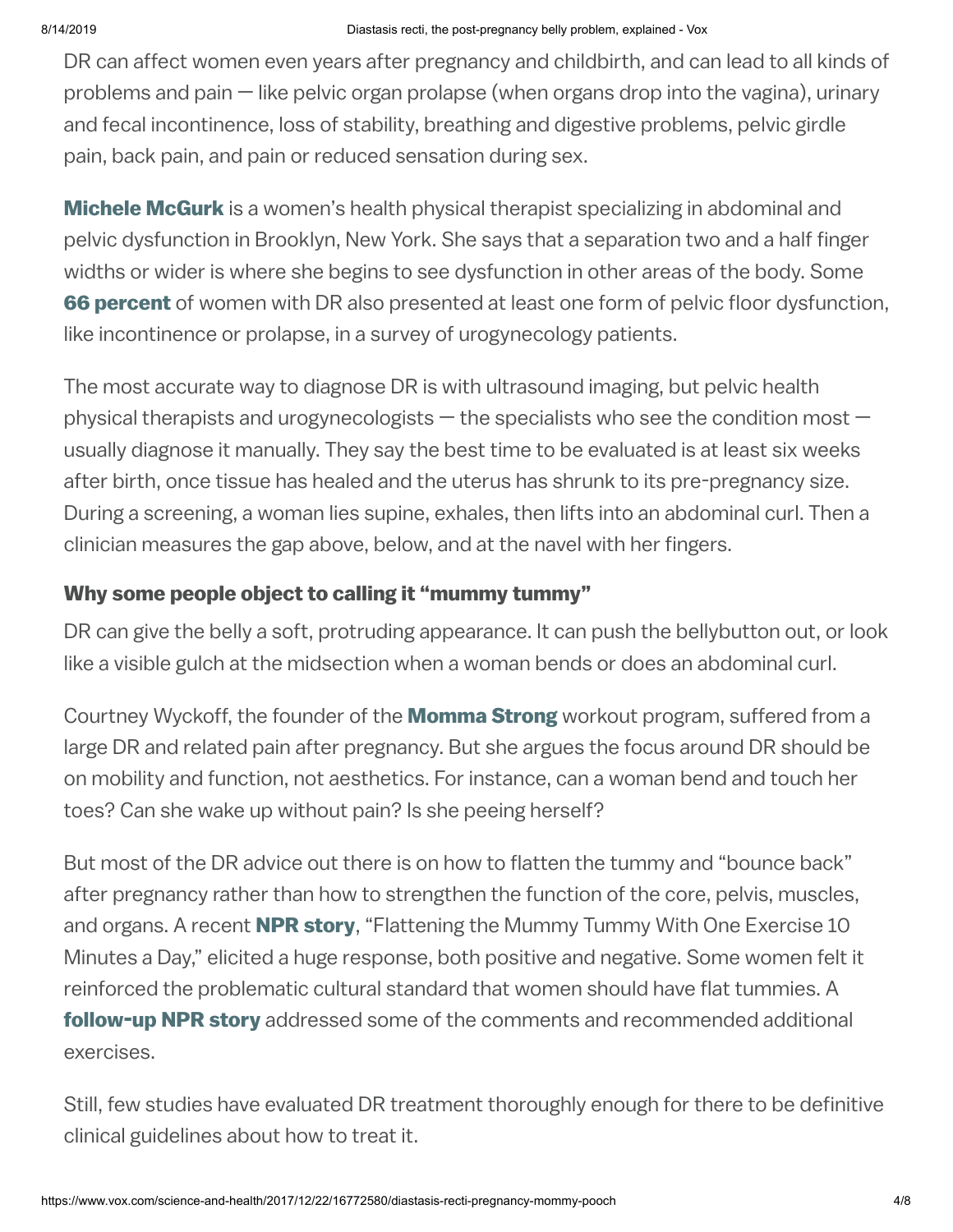## Exercise may help, but you can't talk about repairing DR without talking about the pelvic floor

The clinicians I interviewed who have diagnosed and treated hundreds of DR cases collectively agree that it can be treated. But they stress that the abdominals are only part of the equation. McGurk coaches women to reconnect to their pelvic floor and their transverse abdominis muscles, which can essentially turn off during pregnancy and childbirth.

## "THE TRANSVERSE ABDOMINIS AND THE PELVIC FLOOR ARE BEST FRIENDS THAT NEED AND CAN'T WORK WITHOUT EACH OTHER."

Abdominal exercise, coaching, and visualization that incorporates the pelvic floor and proper breathing techniques (inhaling when relaxing, exhaling when contracting) can reestablish the connection between the muscles and the brain and strengthen not only the abdominals but also the pelvic floor, she says.

"Stabilizing diastasis during pregnancy and postpartum is all about reconnecting the brain with the deep abdominal layer called the transverse abdominis," says Willoughby. "The transverse abdominis and the pelvic floor are best friends that need and can't work without each other."

A 2014 [review](https://www.ncbi.nlm.nih.gov/pubmedhealth/PMH0061870/) of eight studies evaluating what impact exercise has on preventing or healing diastasis was inconclusive. [Recent](https://www.ncbi.nlm.nih.gov/pubmed/26094117) [studies](https://www.ncbi.nlm.nih.gov/pubmed/26304639) have tested two specific exercises on DR — abdominal crunches and an exercise called "drawing in."

Drawing in involves inhaling to fill the belly with air, then exhaling and moving the belly back toward the spine. (Willoughby says the key is to inhale as you relax muscles and then engage as you exhale.) But in the study, the subjects were only measured doing the exercises in a lab, not over a period of time.

Wyckoff teaches a technique called bracing that involves contracting the abdominal muscles in concert with lifting the pelvic floor "like a claw crane." If you're not sure if you're doing it right, see a **[trained](https://hermanwallace.com/) [professional](https://www.apta.org/)** who can test and feel if the proper muscles are engaging during the exercises.

## New DR research is looking at techniques that go beyond exercise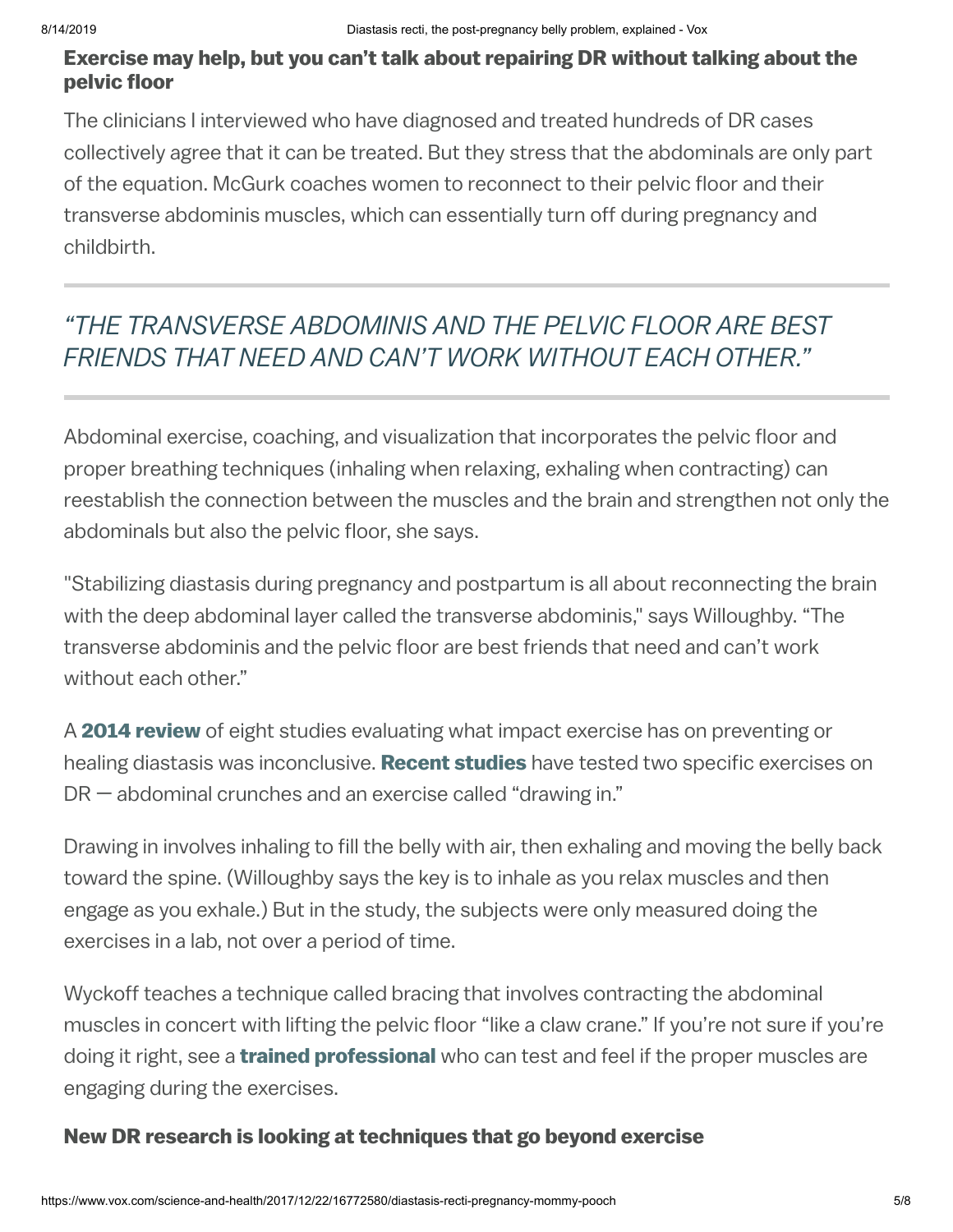Brandi Kirk has treated DR for a decade. She and others trained in visceral manipulation, a physical therapy technique developed by French osteopath [Jean-Pierre](http://www.barralinstitute.com/) Barral, have applied it to the small intestine and seen DR patients improve function and narrow their gaps. Kirk presented the findings of a very small **case [study](http://www.barralinstitute.com/docs/articles/effect-of-visceral-manipulation-on-diastasis-recti-abdominis--dra--a-caseseries.pdf?mc_cid=53a3125ed9&mc_eid=f674e44c67)** of the technique at the American Physical Therapy Association conference, and will expand her study next year.

A controlled trial from **Cairo [University](https://synapse.koreamed.org/DOIx.php?id=10.5535/arm.2017.41.3.465)** in Egypt recently discovered that women who used neuromuscular electrical stimulation, which uses electrical current to get muscles to contract, on their abdominal muscles in addition to exercise saw more DR improvement than women who did exercise alone.

Exercises can only go so far if other daily movements don't support the work, according to Bowman. "It's not only about how or how much you exercise — there's a whole bunch of non-exercise things, like how you breathe, how you hold your body (read: suck in your stomach), and even how you dress, that can place unnatural loads on your linea alba," she explains in her book.

Some doctors opt to repair DR with laparoscopic surgery or abdominoplasty, often accompanied by liposuction. This can be a viable option for severe cases of diastasis and abdominal hernia. But [research](https://go.redirectingat.com/?id=66960X1516588&xs=1&url=https%3A%2F%2Flink.springer.com%2Farticle%2F10.1007%252Fs10029-011-0839-4) on the DR-repairing operations has found that surgical correction carries risks and is "largely [cosmetic."](https://go.redirectingat.com/?id=66960X1516588&xs=1&url=https%3A%2F%2Flink.springer.com%2Farticle%2F10.1007%252Fs10029-011-0839-4)

The pelvic health therapists I spoke to stress that surgical repair won't teach the muscles to function properly, and that women who undergo surgery should seek out rehabilitative physical therapy afterward. These surgeries are also costly and aren't usually covered by insurance.

DR is technically healed once it measures two finger widths or less. But the pelvic health physical therapists are concerned with more than measurements  $-$  they want to see that the tissues support the abdomen, and that woman can function without pain elsewhere in the body.

#### Crunches done wrong can make DR worse

Some health care providers and fitness instructors believe that a flabby postpartum belly can be flattened simply with abdominal exercise, such as crunches — which many people with DR end up doing wrong and with too much force.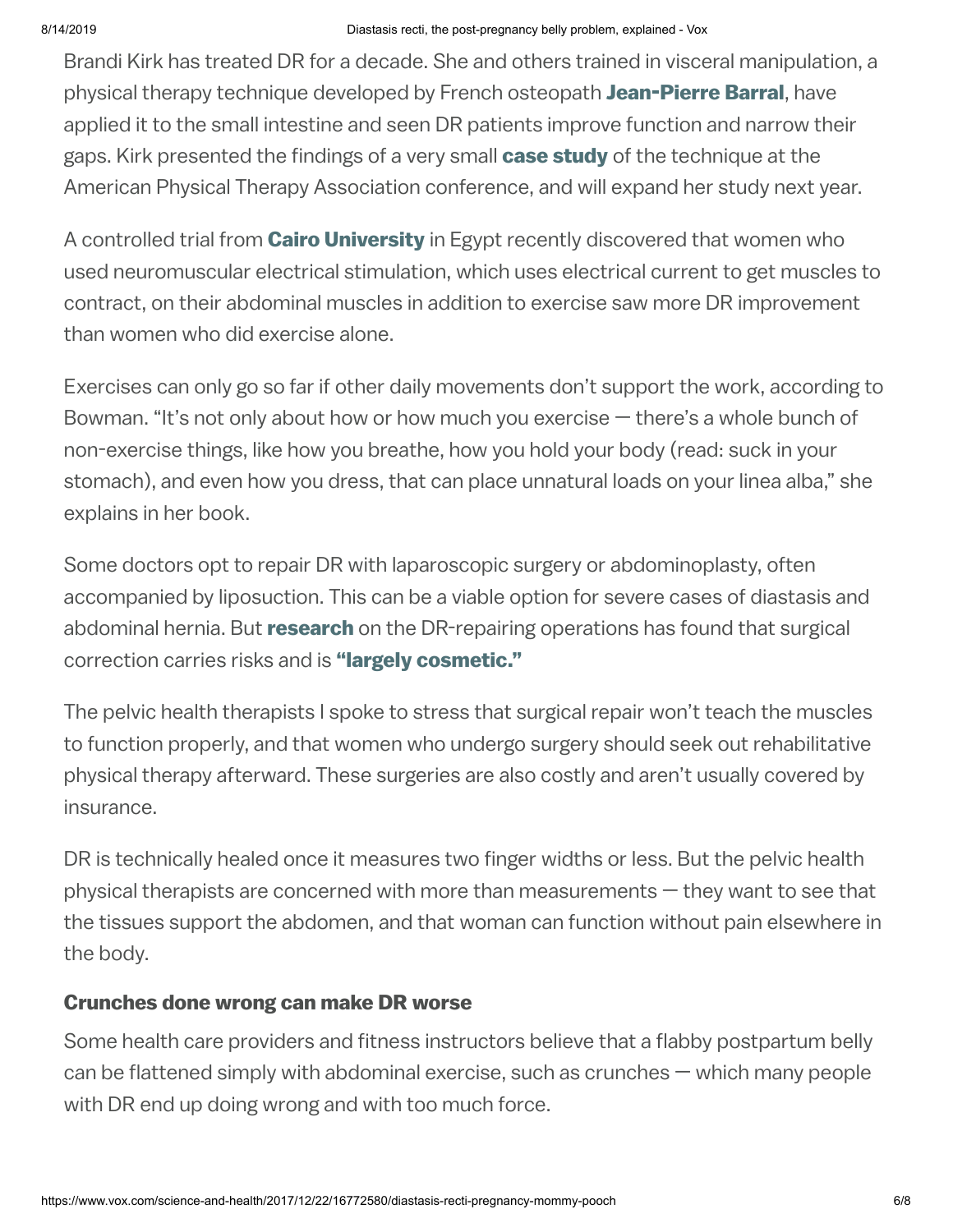"A lot of women out there taking Pilates and yoga classes are not engaging the correct muscles," McGurk says. "One of my primary concerns is to get the proper muscles firing. Are you feeling the two sides of the TA glide together? For the majority of women it's not happening, or it's asymmetrical."

Particularly, crunches done wrong can encourage diastasis, or worsen it. PTs tell pregnant and postpartum women to avoid any sit-up-like motion or abdominal exercise in which the head or feet leave the floor. Upper body twisting, spinal extension (like in a bridge pose), and bearing down during a bowel movement can increase pressure on the linea alba and encourage muscle separation.

Anything that forces the belly to bulge can pose a risk for further separation or even abdominal hernia, when an organ protrudes through a gap. Willoughby says that a DR is not healed "if there is doming or bulging along the middle of the abdominals when a load is placed on the body, such as lifting a child." Wyckoff recommends that women with separation lift themselves up from a supine position by rolling to one side and using their arm to push up, rather than curling straight up.

## DR can be prevented during pregnancy

A common occurrence clinicians see leading to DR is when pregnant women ignore their core altogether. "During pregnancy the core muscles take a little vacation," Willoughby explains. "We need them to work and stay functional. Keep those muscles active through exercise. That may help prevent DR or speed recovery."

Bowman says OBGYNs often tell pregnant women to avoid abdominal exercise altogether because they, like many, are only thinking of crunches. Instead, they can do strengthening exercises like drawing in or bracing that engage abdominal muscles and pelvic floor muscles. (See the **[Momma](http://www.mommastrong.com/) Strong** for more details on the exercises.)

Pregnancy can be one of the best times to work on diastasis prevention. "Your body, your baby's body, your pregnancy, and your delivery could benefit greatly from working to restore functional, biologically necessary core strength while you're pregnant," Bowman writes.

The other good news is that it's never too late to work to repair a diastasis, according to clinicians. And Wyckoff stresses that if unhappiness with a DR's appearance is why women decide to address their stability and function issues, that's fine.